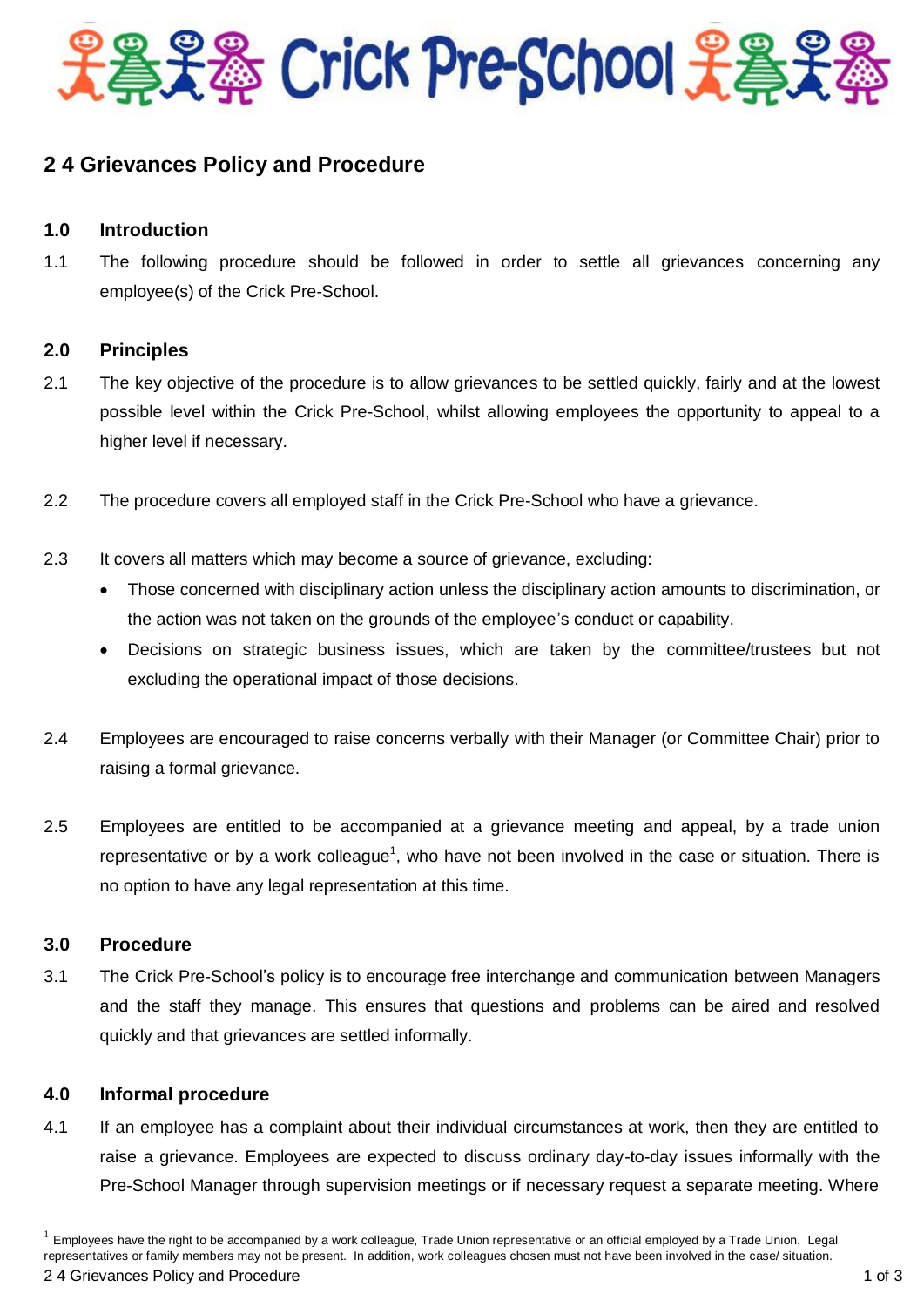s Crick Pre-School 光

this is not possible employees should raise their concerns verbally with the next level of management or a Committee member, prior to raising a formal grievance.

If after seeking to resolve concerns informally employees are not satisfied, then they should write to the Chairperson of the committee, explaining their grievance.

## **5.0 Formal procedure**

- 5.1 Employees must provide in writing, the nature of the alleged grievance and send the written document to the Pre-School Manager.
- 5.2 Where the grievance is against the Pre-School Manager the matter should be raised with the Chairperson of the committee.
- 5.3 Normally within 5 working days of receiving a grievance, the Pre-School Manager will write to the employee, inviting them to attend a meeting where the alleged grievance can be discussed. The meeting should be scheduled to take place as soon as reasonably possible, and normally at least 24 hours notice of this meeting should be provided to the employee.
- 5.4 Employees are required to take all reasonable steps to attend the meeting. However, should, for a reasonably unforeseen reason, either the employee, their companions, or the Pre-School Manager be unable to attend the meeting, it must be rearranged. We are only able to rearrange meetings on one occasion. The meeting must be rearranged within 5 days from the original date.
- 5.5 Should an employee's companion be unable to attend then the employee should make contact within 5 days of the date of the letter to arrange an alternative date that falls within 10 days of the original date provided. These time limits may be extended by mutual agreement<sup>2</sup>.
- 5.6 At the meeting the employee must inform the Pre-School Manager hearing the grievance what the basis for the complaint is.
- 5.7 After the final meeting, the Pre-School Manager/ Committee member hearing the grievance must write to the employee informing them about any decision and offering the right of appeal. This letter should be sent within 10 working days of the grievance meeting and should include the details of how to appeal.

 $\overline{a}$ 

 $2$  Where the chosen companion is unavailable on the day scheduled for the meeting it will be rescheduled, provided that the employee proposes an alternative time and date within five working days of the scheduled date.

<sup>2.4</sup> Grievances Policy and Procedure 2 of 3